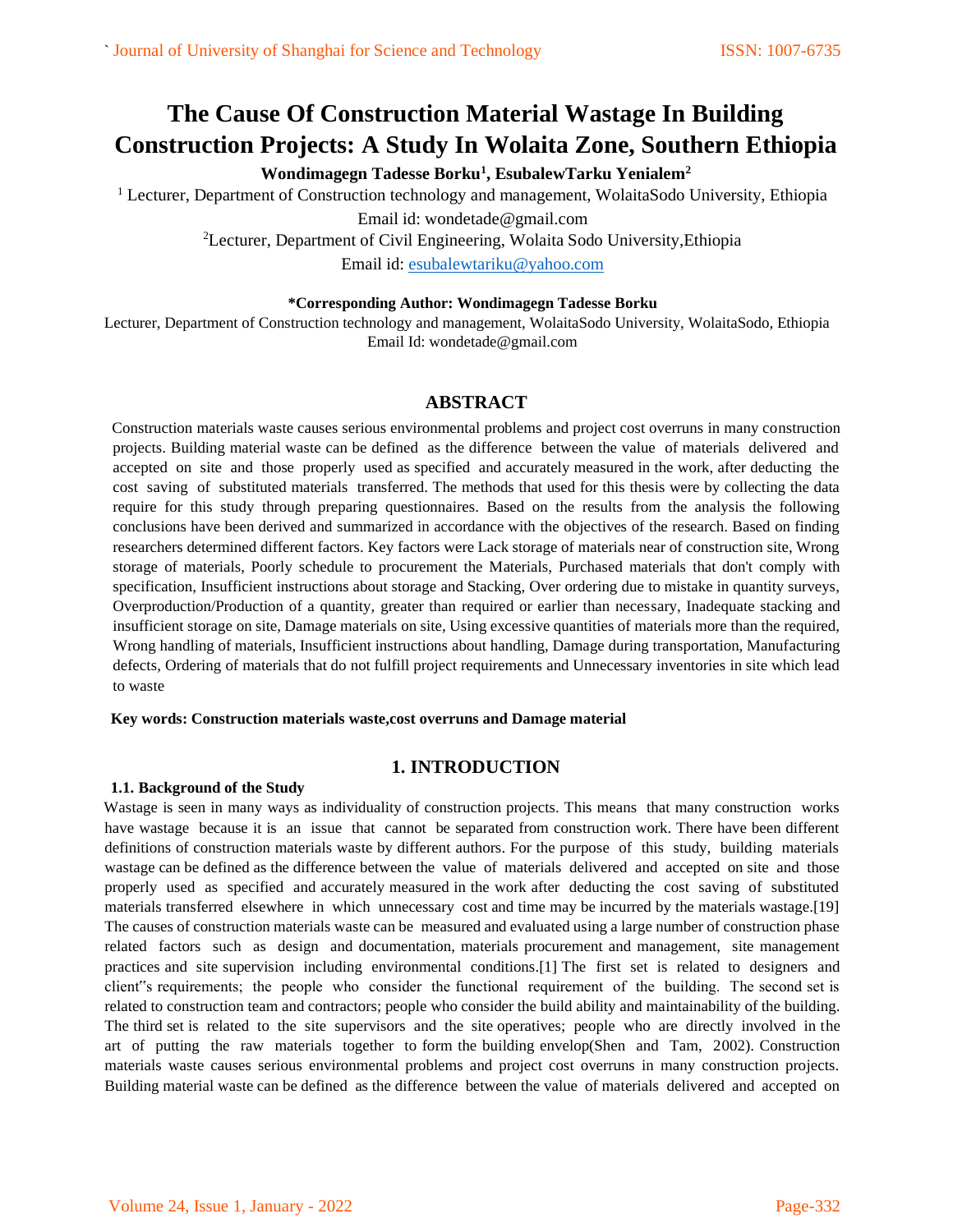site and those properly used as specified and accurately measured in the work, after deducting the cost saving of substituted materials transferred.[2]

Therefore construction materials wastage on construction sites contributes to cost overruns. This implies that detailed review, identification of causal factors of construction materials waste, assessment of these factors and any improvement in material wastage management on construction sites will enhance the cost performance of construction projects in sodo town.

#### **1.2. Statement of the Problem**

Past research into the causes of construction materials waste in construction projects indicate that waste can arise at any stage of the construction process from beginning, right through the design, construction and operation of the built facility. Construction materials waste causes serious environmental problems and project cost overruns in many construction projects. Building material waste can be defined as the difference between the value of materials delivered and accepted on site and those properly used as specified and accurately measured in the work, after deducting the cost saving of substituted materials transferred).[3]

With the increase in construction activities and shortage of suitable landfill sites, lack of material resources and limited of fund, construction waste is becoming a serious problem in wolayita zone and no attention is given to such subject.

#### **1.3. Objectives of the Study**

The central goal of this research work is to identify and determine the cause"sconstruction material wastage in building construction projects.

# **2. REVIEW OF LITERATURES**

#### **2.1. Definitions and Concepts**

Waste can be classified into unavoidable waste (or natural waste), in which the investment necessary to its reduction is higher than the economy produced, and avoidable waste, when the cost of waste is significantly higher than the cost to prevent it.

The causes of construction materials waste can be measured and evaluated using a large number of construction phase related factors such as design and documentation, materials procurement and management, site management practices and site supervision including environmental conditions.[4] The first set is related to designers and client"s requirements; the people who consider the functional requirement of the building. The second set is related to construction team and contractors; people who consider the build ability and maintainability of the building. The third set is related to the site supervisors and the site operatives; people who are directly involved in the art of putting the raw materials together to form the building envelop(Shen and Tam, 2002)[18]

#### **2.2 Construction materials waste generated by construction activities**

The way construction activities are carried out during the construction process also impacts on the quantity of waste produced. This waste is usually "accidental" and is generated by the following factors:

- ❖ Inaccurate or surplus ordering of materials that don"t get used
- ❖ Damage through handling errors
- ❖ Damage through inadequate storage
- ❖ Damage generated by poor co-ordination with other trades
- ❖ Rework due to low quality of work
- ❖ Inefficient use of materials
- ❖ Temporary works materials

Construction material waste has been considered to be a major problem in the construction industry. Material waste in construction is focused on the quantity of waste of materials on site. Material waste in the construction industry has been the subject of several research projects around the world in recent years. Some of them have focused on the environmental damage that results from the generation of materialwaste.[17]Construction materials waste comprises of unwantedmaterials generated during construction, including rejected structures and materials, materials which have been over ordered or are surplus to requirements, and materials which have been used and discarded. [5]

Waste arises from a number of different activities carried out by the contractor during construction and maintenance and mayinclude: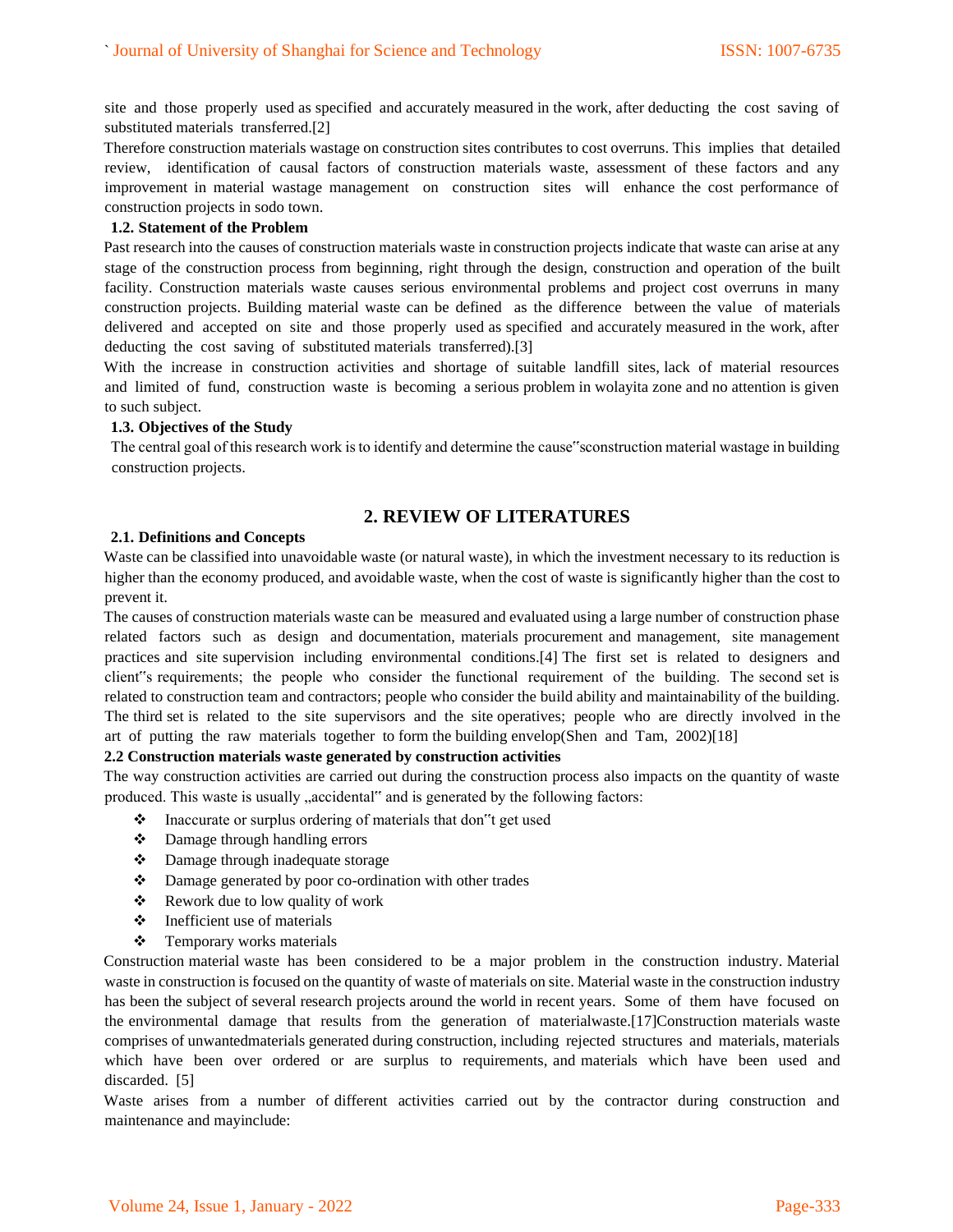- ❖ Woodfrom formwork and false work,
- ❖ material and equipment wrappings,
- ❖ unusable or surplus cement/ grouting mixes, ❖ damaged/surplus/contaminated construction materials.

Building material waste can be defined as the difference between the value of materials delivered and accepted on site and those properly used as specified and accurately measured in the work, after deducting the cost saving of substituted materials transferred elsewhere, in which unnecessary cost and time may be incurred by materials wastage.[6]

# **2.3 Sources and causes of material waste**

Many factors contribute to construction waste generation on site. Waste may occur due to one or a combination of many causes such as:

- ❖ Design group
- ❖ Operational group
- ❖ Materials handling group
- ❖ Procurement group
- ❖ Site supervisor group

**Design:-Wastage which comes from design and documentations are:- ❖** 

Lack of attention paid to dimensional coordination of products

- ❖ Changes made to the design while construction is in progress
- ❖ Lack of attention paid to standard sizes available on the market
- ❖ Complexity of detailing in the drawings
- ❖ Lack of information in the drawings
- ❖ Errors in contract documents
- ❖ Incomplete contract documents at commencement of project
- ❖ Selection of low quality products

#### **Operational;**

- ❖ Errors by tradespersons or laborers
- ❖ Accidents due to negligence
- ❖ Damage to work done caused by subsequent trades
- ❖ Use of incorrect material, thus requiring replacement
- ❖ Required quantity unclear due to improper planning
- ❖ Delays in passing of information to the contractor on types and sizes of products to be used ❖ Equipment malfunctioning

#### **Material handling;**

- ❖ Inappropriate storage leading to damage or deterioration
- ❖ Materials supplied in loose form
- ❖ Use of whatever material which are close to working place
- ❖ Unfriendly attitudes of project team and laborers
- ❖ Damages during transportation

#### **Procurement;**

- Ordering errors (e.g. ordering significantly more or less)
- Lack of possibilities to order small quantities
- Purchased products that do not comply with specification
- n.

# **Overproduction;**

It is related to the production of a quantity greater than required or earlier than necessary. This may cause waste of materials, Man-hours or equipment usage. It usually produces inventories of unfinished products or even their total loss, in The case of materials that can deteriorate. An example of this kind of waste is the overproduction of mortar that cannot be used on time.[7]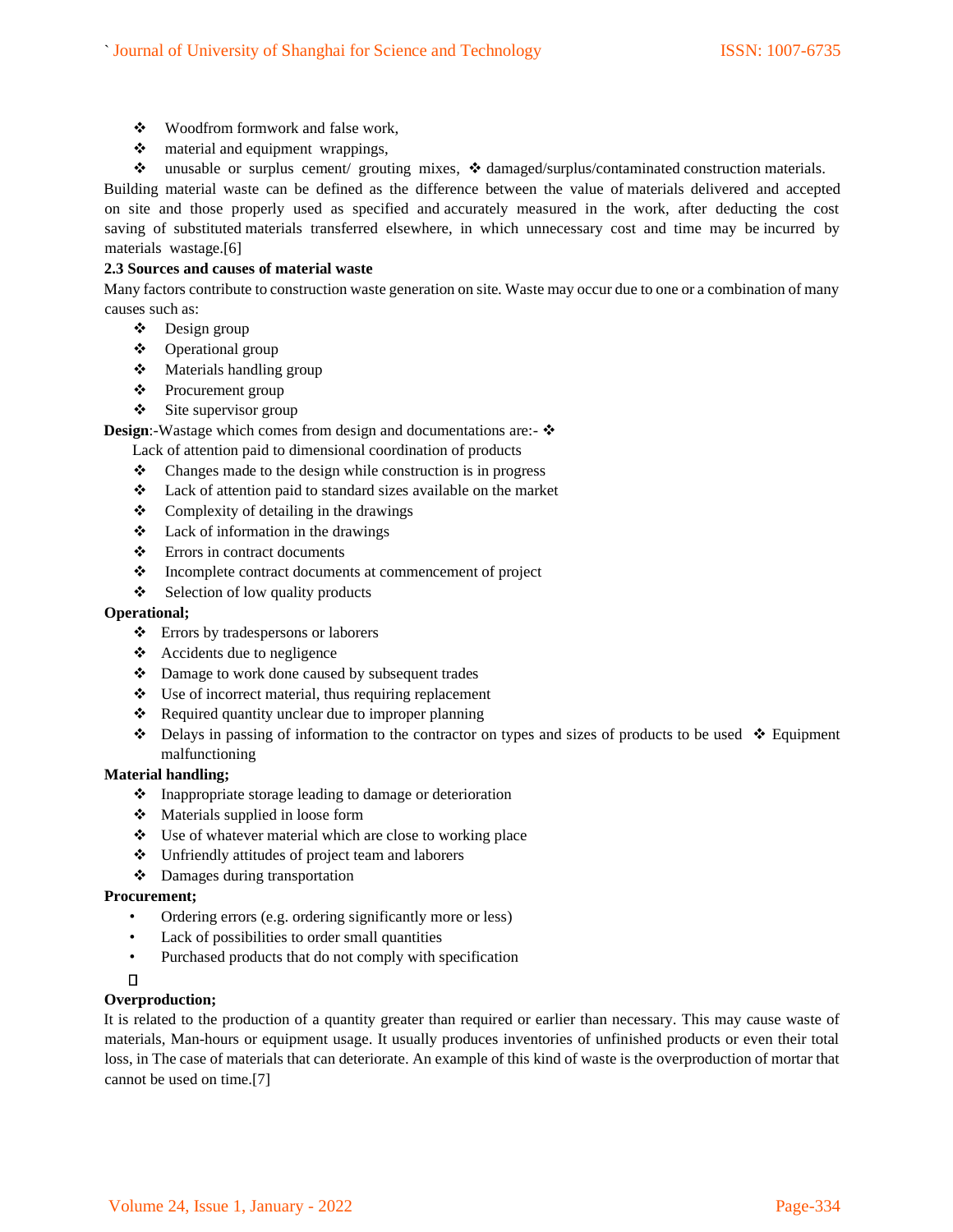#### **Substitution;**

It is Related to the substitution of a material by a more expensive one (with an unnecessary better performance); the execution of simple tasks by an over-qualified worker; or the use of highly sophisticated equipment where a much simpler one would be enough.[16]

## **Transportation;**

This is concerned with the internal movement of materials on site. Excessive handling, the use of inadequate equipment or bad Conditions of pathways can cause this kind of waste. It is usually related to poor layout, and the lack of planning of Material flows. Its main consequences are: waste of man hours, waste of energy, waste of space on site, and the Possibility of material waste during transportation.[8]

# **3. RESEARCH METHODOLOGY**

## **3.1. Research Design**

The design used for this study is that of a survey which relied on a questionnaire surveys to generate data for the analysis. The questions were constructed using the Likert scale. The respondents were asked to rank on a scale of 0-4 factors that cause materials waste on construction sites where  $4=$  Very high causes,  $3=$  high causes,  $2=$ moderate causes,  $1 =$  low causes,  $0 =$  not causes at all.



# **Figure 1**: Flow Chart of for research design

The research data was obtained with the aid of a structured questionnaire survey (quantitative method), which was authenticated by conducting qualitative method shortly after the questionnaire survey. The quantitative method was used to collect data from construction stakeholders and contractors to identify factors causing material wastage in building construction projects. Furthermore, exploratory type of study was employed in order to get a research questionnaire/surveys design to gain more perception into the research problem and to deliver solutions. [9]

# **3.2. Data collection**

The study depended on both primary and secondary data. Primary data was made up of first-hand data collected by the candidate through the use of questionnaires, interviews and site visits (observation). The secondary sources of data were obtained using relevant books, journals, magazines and research papers.

# **3.3. Population of the Study.**

The majority of the survey participants were construction professionals with all-embraced construction knowledge, skill and formal education. Site, contract, and project managers, site supervisors, designers, site engineers and quantity surveyors were the particularly nominated sample to denote the population for the purpose of this study. [10]The buildings under construction were selected from the list of registered buildings in construction using multistage random sampling. From the list of registered buildings, every fifth buildings under construction were chosen using random sampling till the required sample was reached.From the total 25 distributed questionnaires 20 questionnaires were received and the study conducted.

# **3.4 Sampling Technique**

To confirm the data obtained from the questionnaires; contractors, site supervisors and government experts were interviewed. These participants were selected for interviews using the suitability sampling method.[11] Participants interviewed had adequate experience in construction, with adequate years of experience and responsibilities in the construction sector.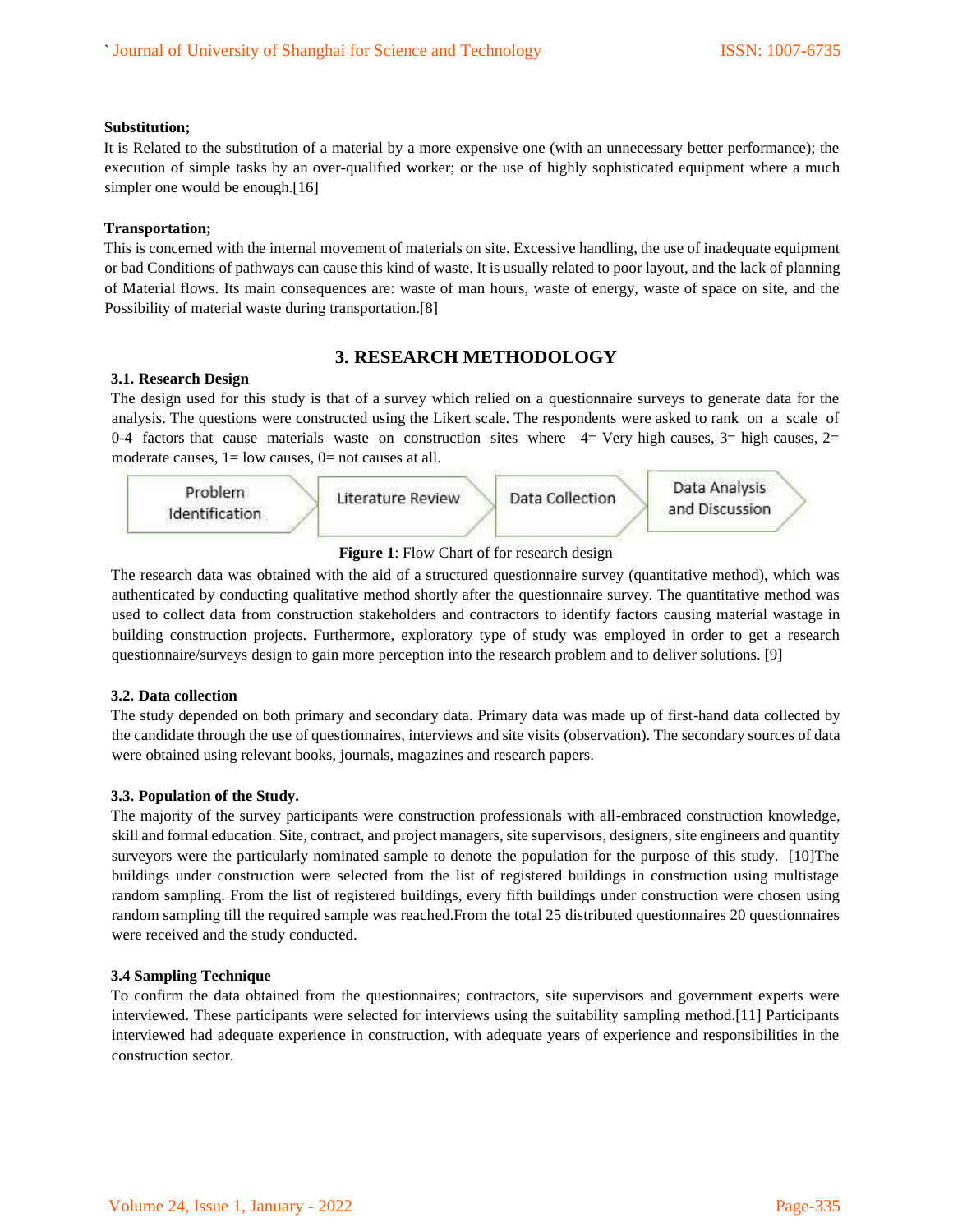#### **3.5 Instrument for Data Collection**

Data was collected using open-ended and close-ended questionnaires in relation with the research objectives. Qualitative interviews were used to confirm the findings obtained through the quantitative research. Moreover, observations were also used as a technique that helped to get information that is left during formal interview sessions with informants just to grasp information about the unstated things during the interview and informal conversation periods.[12]

## **3.6 Techniques of Data Analysis**

Data were analyzed using descriptive analysis. All the statistical analyses and tests were done using application software "Microsoft excel". A Likert scale was used to measure the key indicators for cost inflation construction materials and to determine the range of each respondent"s ranking of 0-4 (4 very high cause), 3 for High cause), 2 for moderate cause), 1 for low cause) and 0 for no cause at all.[13]

Finally, the Relative Important Index (RII) method was adopted for determining the rank for the "key factors Sustainable Construction Materials" by calculating the average of relative importance index of all factors in the group. …………………………………………………………….. (\*)

Where:  $W =$  the weight given to each factor by the respondents

 $A = \text{very high cause} = 4$ 

 $N =$  the total number of respondents.

# **4. RESULTS AND DISCUSSION**

#### **4.1. General Information**

The objective of this study is to identify and determine the cause"s construction material wastage in building construction projects.To accomplish this goals a questionnaire was developed and distributed to be filled by the concerned body in the construction sectors in WolaitaSodo.[14] from the average result shown on above table, the major and dominant causes construction material wastage was Insufficient instructions about handling with the highest value of RII=0.76, second dominant was Unnecessary inventories in site which lead to waste with RII =0.75, third dominant wasPurchased materials that don't comply with specification with RII value =0.69 and minimum causes was damage during transportation with RII value 0.34 [15] As we see from the above table.

# **Table1**: Study Results from the respondents for the Key Factors for the cause"s construction material wastage in wolaitasodo building construction projects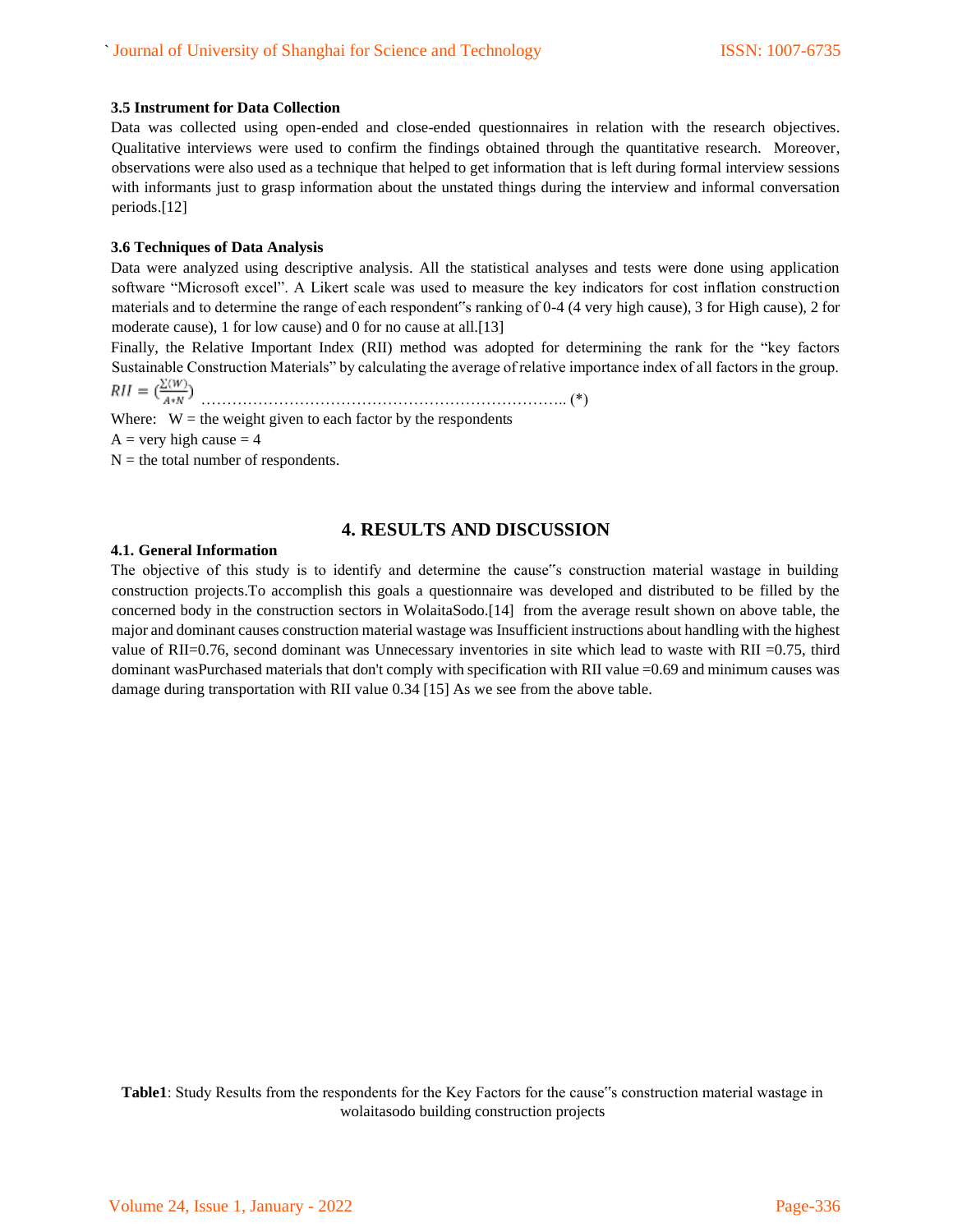| <b>Key Factors</b>                          | $4=$ Very      | $3=$           | $2=$             | $l = low$        | $0=$ not         | Total | <b>RII</b> |
|---------------------------------------------|----------------|----------------|------------------|------------------|------------------|-------|------------|
|                                             | high           | high           | moderate         | causes           | causes           |       |            |
|                                             | causes         | causes         | causes           |                  | at all           |       |            |
| Lack storage of materials near of           | 6              | 5              | 6                | $\mathbf{1}$     | $\overline{2}$   | 20    | 0.65       |
| construction site                           |                |                |                  |                  |                  |       |            |
| Wrong storage of materials                  | 5              | 5              | 6                | 4                | $\boldsymbol{0}$ | 20    | 0.60       |
| Poorly schedule to procurement the          | $\overline{4}$ | 3              | $\overline{7}$   | 3                | 3                | 20    | 0.54       |
| Materials                                   |                |                |                  |                  |                  |       |            |
| Purchased materials that don't comply with  | 7              | $\overline{4}$ | 6                | 3                | $\overline{0}$   | 20    | 0.69       |
| specification                               |                |                |                  |                  |                  |       |            |
| Insufficient instructions about storage and | 6              | 4              | 6                | 4                | $\overline{0}$   | 20    | 0.64       |
| Stacking                                    |                |                |                  |                  |                  |       |            |
| Over ordering due to mistake in quantity    | 5              | 6              | 5                | 3                | $\mathbf{1}$     | 20    | 0.65       |
| surveys                                     |                |                |                  |                  |                  |       |            |
| Overproduction/Production of a quantity     | $\overline{4}$ | 7              | 3                | 5                | 1                | 20    | 0.58       |
| greater than required or earlier than       | $\overline{3}$ | $\overline{4}$ | $\overline{2}$   | $\overline{7}$   | $\overline{4}$   | 20    | 0.41       |
| necessary                                   |                |                |                  |                  |                  |       |            |
| Inadequate stacking and insufficient        | 5              | 3              | 6                | 5                | $\mathbf{1}$     | 20    | 0.60       |
| storage on site                             |                |                |                  |                  |                  |       |            |
| Damage materials on site                    | $\overline{4}$ | $\overline{4}$ | $\overline{4}$   | 4                | $\overline{4}$   | 20    | 0.51       |
| Using excessive quantities of materials     | 6              | 6              | 5                | 3                | $\Omega$         | 20    | 0.70       |
| more than the required                      |                |                |                  |                  |                  |       |            |
| Wrong handling of materials                 | $\overline{2}$ | 8              | 3                | 4                | 3                | 20    | 0.51       |
| Insufficient instructions about handling    | $\overline{4}$ | 9              | $\boldsymbol{7}$ | $\boldsymbol{0}$ | $\mathbf{0}$     | 20    | 0.76       |
| Damage during transportation                | $\overline{3}$ | 3              | $\overline{3}$   | $\overline{7}$   | $\overline{4}$   | 20    | 0.34       |
| Manufacturing defects                       | $\overline{2}$ | $\overline{c}$ | $8\,$            | 5                | 3                | 20    | 0.46       |
| Ordering of materials that do not fulfill   | $\overline{3}$ | $\mathbf{1}$   | 9                | 4                | 3                | 20    | 0.48       |
| project requirements.                       |                |                |                  |                  |                  |       |            |
| Unnecessary inventories in site which lead  | 6              | 8              | $\overline{4}$   | 1                | 1                | 20    | 0.75       |
| to waste                                    |                |                |                  |                  |                  |       |            |